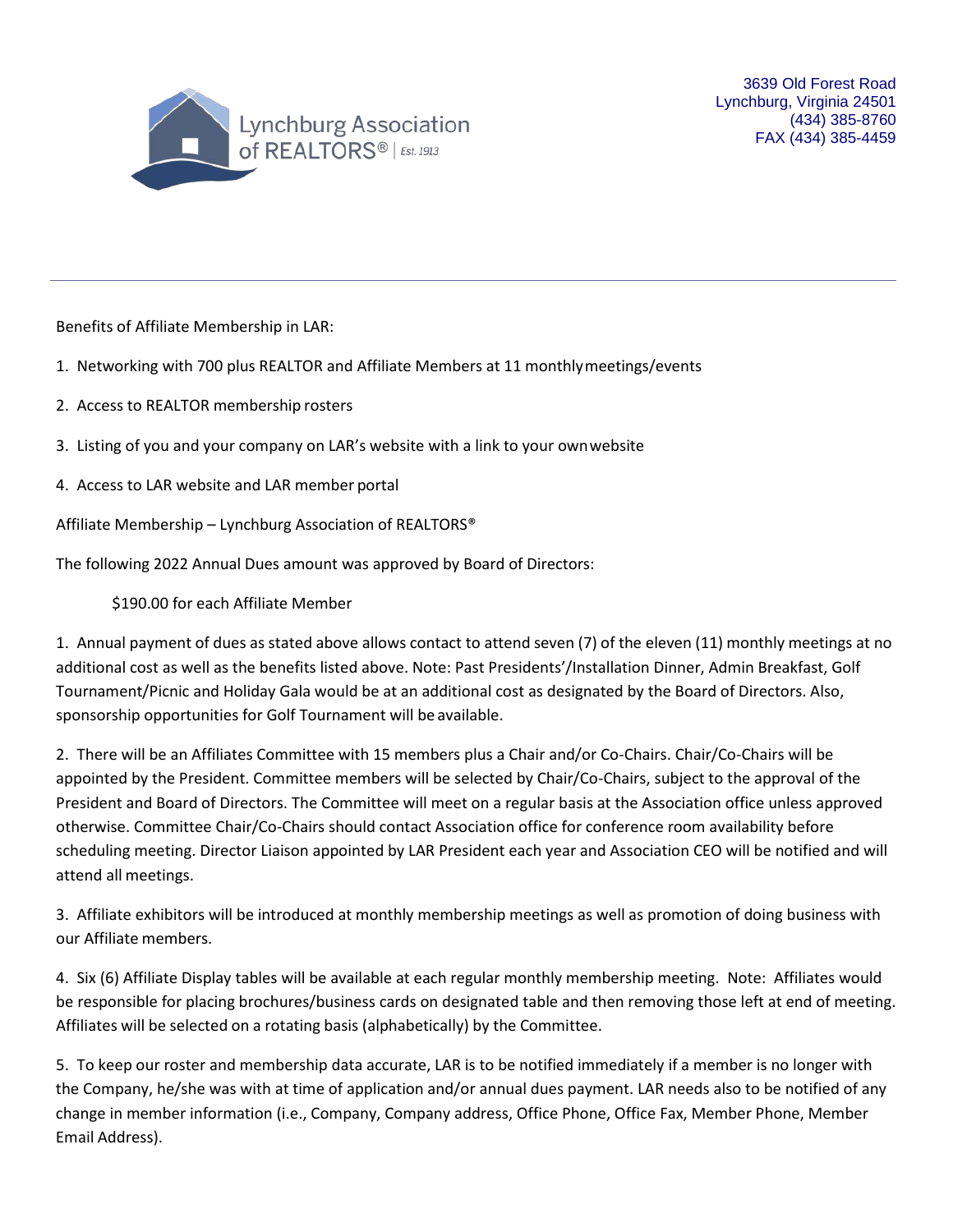

## **AFFILIATE MEMBERSHIP APPLICATION**

**NOTE: Effective June 1998, Appraisers must join the Lynchburg Association of REALTORS ® as a REALTOR ® member. (See Bylaws Article IV, Section 1 and Article V, Section 2.)** 

| <b>BUSINESS NAME:</b>                                             |                                                                                                              |
|-------------------------------------------------------------------|--------------------------------------------------------------------------------------------------------------|
|                                                                   |                                                                                                              |
|                                                                   |                                                                                                              |
|                                                                   | (Street/P.O.Box)                                                                                             |
| (City)                                                            | (State) (Zip)                                                                                                |
|                                                                   | CONTACT NAME: CONTACT PHONE: ( )                                                                             |
|                                                                   |                                                                                                              |
|                                                                   |                                                                                                              |
|                                                                   |                                                                                                              |
| SYSTEM PASSWORD: (4-10 characters)                                |                                                                                                              |
| DO YOU WISH TO RECEIVE SOLD DATA? $\Box$ YES                      | <b>NO</b>                                                                                                    |
| (Signature of Applicant)                                          | (Date)                                                                                                       |
| AMOUNTS/CHECK#S ATTACHED: Please make all checks payable to "LAR" |                                                                                                              |
| \$100.00 Membership Application Fee                               |                                                                                                              |
| $\sharp$ and $\sharp$                                             | Prorated as follows:(\$190.00 Jan.-Mar./\$142.50 Apr-June/\$95.00 Jul-Sep/\$47.50 Oct.-Dec.)                 |
| \$<br>TOTAL DUES/APPLICATION FEES ATTACHED (CK #                  |                                                                                                              |
| \$100.00 (optional) SOLD DATA APPLICATION FEE, \$100.00 (CK#      |                                                                                                              |
| \$                                                                | (optional) Prorated Sold data as follows: (\$100.00 Jan-Mar/\$75.00 Apr-Jun/\$50.00 Jul-Sep/\$25.00 Oct-Dec) |
|                                                                   |                                                                                                              |

3639 Old Forest Rd. Lynchburg, VA 24501 | (434) 385-8760 www.lynchburgvarealtors.com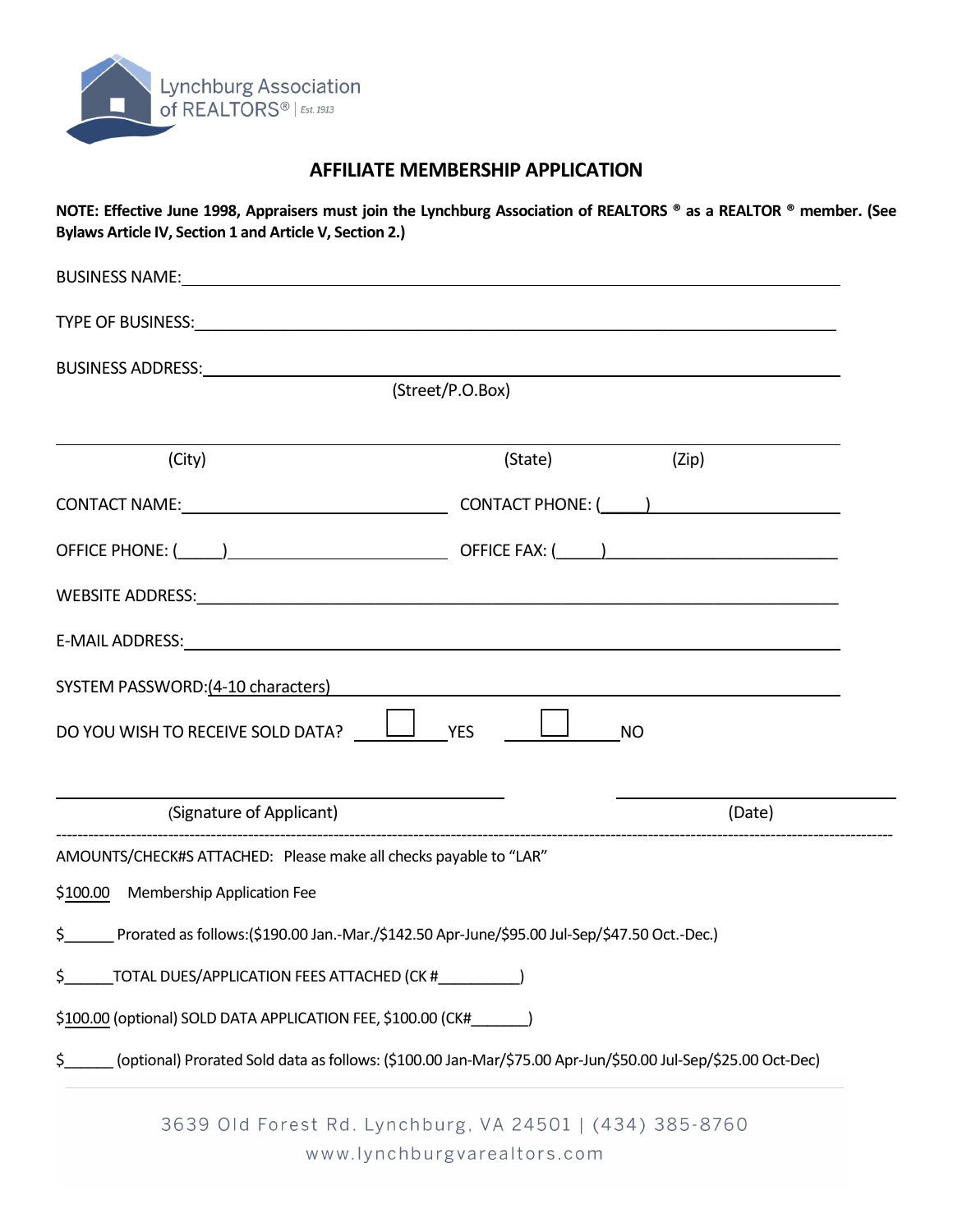## **LYNCHBURGASSOCIATIONOFREALTORS® 2021 DUES/FEES**

|                                              | *R/NM**                             | *R/NM**                                                                                         | *R/NM**                        | *R/NM**              | $*R/NM**$                    | *R/NM**                         | *R/NM**           |  |  |
|----------------------------------------------|-------------------------------------|-------------------------------------------------------------------------------------------------|--------------------------------|----------------------|------------------------------|---------------------------------|-------------------|--|--|
| 2021 DUES/FEES:                              | <b>NAR</b>                          | <b>VR</b>                                                                                       | VR APPL.                       | <b>LOCAL APP</b>     | <b>LOCAL</b>                 | <b>LOCAL PRO</b>                | <b>TOTAL</b>      |  |  |
|                                              | #222                                | #221                                                                                            | #204                           | #401                 | #400                         | #402                            |                   |  |  |
| <b>JANUARY</b>                               | \$185.00/\$150.00                   | \$175.00/\$175.00                                                                               | \$175.00/\$0                   | \$100.00/\$0         | \$91.00                      | \$50.00                         | \$776.00/\$466.00 |  |  |
| <b>FEBRUARY</b>                              | \$172.50/\$150.00                   | \$175.00/\$175.00                                                                               | \$175.00/\$0                   | \$100.00/\$0         | \$91.00                      | \$50.00                         | \$763.50/\$466.00 |  |  |
| <b>MARCH</b>                                 | \$160.00/\$150.00                   | \$175.00/\$175.00                                                                               | \$175.00/\$0                   | \$100.00/\$0         | \$91.00                      | \$50.00                         | \$751.00/\$466.00 |  |  |
| <b>APRIL</b>                                 | \$147.50/\$150.00                   | \$131.25/\$175.00                                                                               | \$175.00/\$0                   | \$100.00/\$0         | \$68.25                      | \$37.50                         | \$659.50/\$430.75 |  |  |
| MAY                                          | \$135.00/\$150.00                   | \$131.25/\$175.00                                                                               | \$175.00/\$0                   | \$100.00/\$0         | \$68.25                      | \$37.50                         | \$647.00/\$430.75 |  |  |
| <b>JUNE</b>                                  | \$122.50/\$150.00                   | \$131.25/\$175.00                                                                               | \$175.00/\$0                   | \$100.00/\$0         | \$68.25                      | \$37.50                         | \$634.50/\$430.75 |  |  |
| <b>JULY</b>                                  | \$110.00/\$150.00                   | \$87.50/\$175.00                                                                                | \$175.00/\$0                   | \$100.00/\$0         | \$45.50                      | \$25.00                         | \$543.00/\$395.50 |  |  |
| <b>AUGUST</b>                                | \$97.50/\$150.00                    | \$87.50/\$175.00                                                                                | \$175.00/\$0                   | \$100.00/\$0         | \$45.50                      | \$25.00                         | \$530.50/\$395.50 |  |  |
| <b>SEPTEMBER</b>                             | \$85.00/\$150.00                    | \$87.50/\$175.00                                                                                | \$175.00/\$0                   | \$100.00/\$0         | \$45.50                      | \$25.00                         | \$518.00/\$395.50 |  |  |
| <b>OCTOBER</b>                               | \$72.50/\$150.00                    | \$43.75/\$175.00                                                                                | \$175.00/\$0                   | \$100.00/\$0         | \$22.75                      | \$12.50                         | \$426.50/\$360.25 |  |  |
| <b>NOVEMBER</b>                              | \$60.00/\$150.00                    | \$43.75/\$175.00                                                                                | \$175.00/\$0                   | \$100.00/\$0         | \$22.75                      | \$12.50                         | \$414.00/\$360.25 |  |  |
| <b>DECEMBER</b>                              | \$47.50/\$150.00                    | \$43.75/\$175.00                                                                                | \$175.00/\$0                   | \$100.00/\$0         | \$22.75                      | \$12.50                         | \$401.50/\$360.25 |  |  |
|                                              |                                     |                                                                                                 |                                |                      |                              |                                 |                   |  |  |
|                                              |                                     |                                                                                                 |                                |                      |                              |                                 |                   |  |  |
| <b>TOTAL DUES PAID \$</b>                    |                                     | PAY.TYPE                                                                                        |                                |                      |                              |                                 |                   |  |  |
|                                              |                                     |                                                                                                 |                                |                      |                              |                                 |                   |  |  |
| 2021 QUARTERLY FEES:                         |                                     | (ALL MLS BILLED TO COMPANY)                                                                     |                                |                      |                              |                                 |                   |  |  |
| <b>NEW FIRM INITIATION FEE</b>               |                                     |                                                                                                 | \$500.00                       |                      |                              |                                 |                   |  |  |
| NEW "MLS ONLY" FIRM APPL. FEE                |                                     |                                                                                                 | \$100.00                       |                      |                              |                                 |                   |  |  |
| <b>ACTIVATE FEE (from Waiver to Active)</b>  |                                     |                                                                                                 | \$100.00                       | See front            |                              |                                 |                   |  |  |
| 2021 QUARTERLY FEES:                         |                                     |                                                                                                 |                                |                      |                              |                                 |                   |  |  |
| 1st Month of Quarter:                        | #450                                |                                                                                                 |                                |                      |                              |                                 |                   |  |  |
| As of 1st day                                | \$<br>153.25                        |                                                                                                 |                                |                      |                              |                                 |                   |  |  |
| $2 - 10$                                     | \$<br>140.48                        |                                                                                                 |                                |                      |                              |                                 |                   |  |  |
| $11 - 20$                                    | \$<br>127.71                        |                                                                                                 |                                |                      |                              |                                 |                   |  |  |
| 21-end of month                              | \$<br>114.94                        |                                                                                                 |                                |                      |                              |                                 |                   |  |  |
| 2nd Month of Quarter:                        |                                     |                                                                                                 |                                |                      |                              |                                 |                   |  |  |
| As of 1st day                                | \$<br>102.17                        |                                                                                                 |                                |                      |                              |                                 |                   |  |  |
| $2 - 10$                                     | \$<br>89.40                         |                                                                                                 |                                |                      |                              |                                 |                   |  |  |
| $11 - 20$                                    | \$<br>76.63                         |                                                                                                 |                                |                      |                              |                                 |                   |  |  |
| 21-end of month                              | \$<br>63.86                         |                                                                                                 |                                |                      |                              |                                 |                   |  |  |
| 3rd Month of Quarter:                        |                                     |                                                                                                 |                                |                      |                              |                                 |                   |  |  |
| As of 1st day                                | \$<br>51.09                         |                                                                                                 |                                |                      |                              |                                 |                   |  |  |
| $2 - 10$                                     | \$<br>38.32                         |                                                                                                 |                                |                      |                              |                                 |                   |  |  |
| $11 - 20$                                    | \$<br>25.55                         |                                                                                                 |                                |                      |                              |                                 |                   |  |  |
| 21-end of month                              | \$<br>12.78                         |                                                                                                 |                                |                      |                              |                                 |                   |  |  |
|                                              |                                     |                                                                                                 |                                |                      |                              |                                 |                   |  |  |
| TOTAL FEES PAID: \$                          |                                     | COMPANY CK#                                                                                     |                                |                      |                              |                                 |                   |  |  |
|                                              |                                     |                                                                                                 |                                |                      |                              |                                 |                   |  |  |
|                                              |                                     |                                                                                                 |                                |                      |                              |                                 |                   |  |  |
|                                              | <b>XPRESSKEY</b>                    | <b>XPRESSKEY</b>                                                                                | <b>XPRESSKEY</b>               | <b>XPRESSKEY</b>     |                              |                                 |                   |  |  |
| 2021 LOCKBOX KEY FEES:                       | <b>QTRLY. FEES</b>                  | NEW KEY FEE                                                                                     | <b>DEPOSIT</b>                 | <b>TOTAL DUE</b>     |                              | ONE TIME ACTIVATION FEE \$50.00 |                   |  |  |
| 1st Month of Quarter                         | \$<br>60.00                         | 50.00<br>\$                                                                                     | 50.00<br>\$                    | \$                   | 160.00 BASIC SERVICE-MONTHLY |                                 | $$18.81 + TAX$    |  |  |
|                                              | \$                                  | \$<br>50.00                                                                                     | l \$<br>50.00                  | -\$                  | 150.00 PROFESSIONAL-MONTHLY  |                                 | $$27.94 + TAX$    |  |  |
| 2nd Month of Quarter<br>3rd Month of Quarter | 50.00<br>$\mathbb{S}$<br>$40.00$ \$ | $50.00$ \$                                                                                      | 50.00 \$                       | 140.00               |                              |                                 |                   |  |  |
|                                              |                                     |                                                                                                 |                                |                      |                              |                                 |                   |  |  |
|                                              |                                     |                                                                                                 |                                |                      |                              |                                 |                   |  |  |
| TOTAL KEYPAD FEES PAID: \$                   |                                     | PAY.TYPE                                                                                        |                                |                      |                              |                                 |                   |  |  |
|                                              |                                     |                                                                                                 |                                |                      |                              |                                 |                   |  |  |
|                                              |                                     |                                                                                                 |                                |                      |                              |                                 |                   |  |  |
| 2021 AFFILIATE DUES:                         | <b>Affiliate Dues</b>               | Affiliate Projects                                                                              | Application fee (one-TOTAL DUE |                      |                              |                                 |                   |  |  |
| Jan. 1 - March 31, 2021                      | \$135.00                            | \$55.00                                                                                         | \$100.00                       | \$290.00             |                              |                                 |                   |  |  |
| April 1 - June 30, 2021                      | \$101.25                            | \$41.25                                                                                         | \$100.00                       | \$242.50             |                              |                                 |                   |  |  |
| July 1 - Sept. 30, 2021                      | \$67.50                             | \$27.50                                                                                         | \$100.00                       | \$195.00             |                              |                                 |                   |  |  |
| Oct. 1 - Dec. 31, 2021                       | \$33.75                             | \$13.75                                                                                         | \$100.00                       | \$147.50             |                              |                                 |                   |  |  |
|                                              |                                     |                                                                                                 |                                |                      |                              |                                 |                   |  |  |
|                                              |                                     |                                                                                                 |                                |                      |                              |                                 |                   |  |  |
| TOTAL AFFILIATE FEES PAID: \$                |                                     | PAY.TYPE                                                                                        |                                |                      |                              |                                 |                   |  |  |
|                                              |                                     |                                                                                                 |                                |                      |                              |                                 |                   |  |  |
|                                              |                                     |                                                                                                 |                                |                      |                              |                                 |                   |  |  |
| 2021 SOLD DATA FEES:                         | Appl. Fee                           | Qtrly. Fee                                                                                      | <b>Total Due</b>               | (Prorated Quarterly) |                              |                                 |                   |  |  |
| Jan. 1 - March 31, 2021                      | \$<br>100.00                        | $100.00$ \$<br>\$                                                                               | 200.00                         |                      |                              |                                 |                   |  |  |
| April 1 - June 30, 2021                      | \$<br>$100.00$ \$                   | 75.00 \$                                                                                        | 175.00                         |                      |                              |                                 |                   |  |  |
| July 1 - Sept. 30, 2021                      | \$<br>100.00                        | <b>\$</b><br>$50.00$ \$                                                                         | 150.00                         |                      |                              |                                 |                   |  |  |
| Oct. 1 - Dec. 31, 2021                       | \$<br>100.00                        | \$<br>$25.00$ \ \$                                                                              | 125.00                         |                      |                              |                                 |                   |  |  |
|                                              |                                     |                                                                                                 |                                |                      |                              |                                 |                   |  |  |
| TOTAL SOLD DATA FEES PAID: \$                |                                     | PAY.TYPE                                                                                        |                                |                      |                              |                                 |                   |  |  |
|                                              |                                     |                                                                                                 |                                |                      |                              |                                 |                   |  |  |
|                                              |                                     | *****AS OF JANUARY 1, 2019, A 2% PROCESSING FEE IS APPLIED TO ALL CREDIT CARD TRANSACTIONS***** |                                |                      |                              |                                 |                   |  |  |
|                                              |                                     |                                                                                                 |                                |                      |                              |                                 |                   |  |  |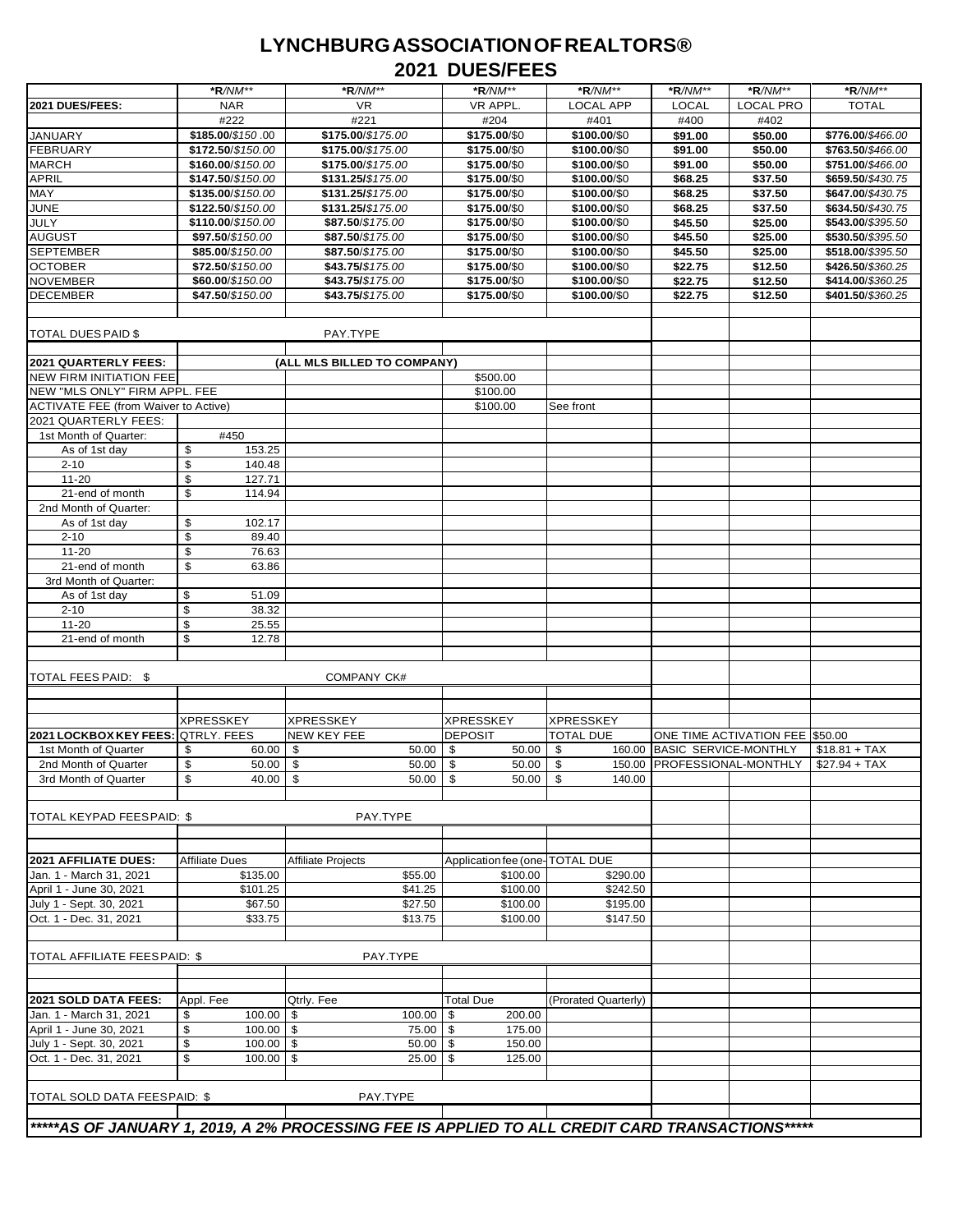

REALTOR® Association Marketing Consent Form

| Name:<br>-----------------------                      |
|-------------------------------------------------------|
| Address:<br>__________________________                |
|                                                       |
| Telephone Number: $($ $)$ $=$ $=$ $ =$ $ =$ $      -$ |
|                                                       |
| Email:<br>________________________                    |

I understand that by providing above my mailing address(es), email address(es), telephone number(s), and fax numbers(s), I consent to receive communications sent from the Lynchburg Association of REALTORS®, the Virginia REALTORS®, and the National Association of REALTORS® via U.S. mail, email, telephone or fax at those number(s)/location(s.)

Signature: ----------------------

D